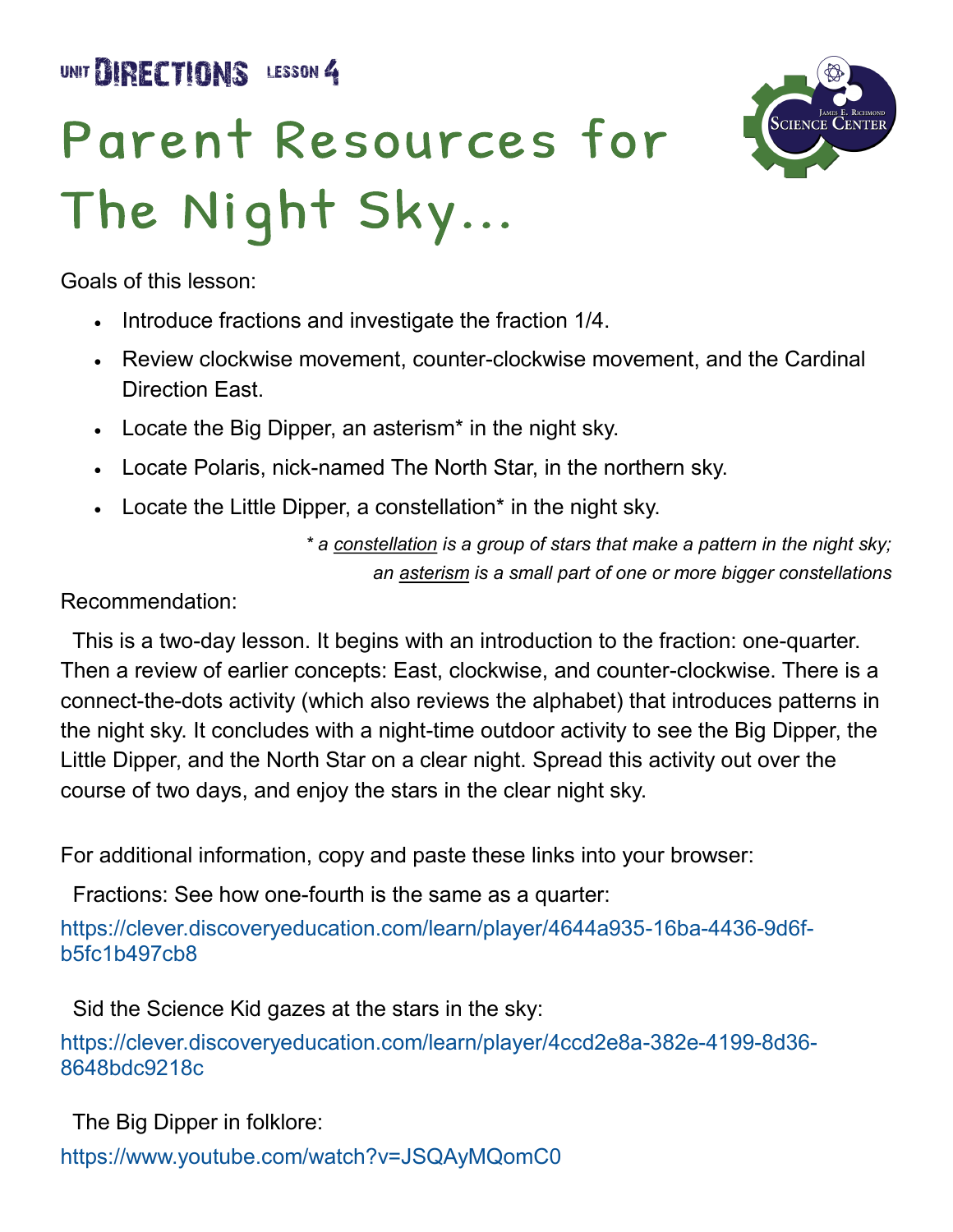### UNIT DIRECTIONS LESSON 4

# The Night Sky

#### FRACTIONS

 Think about it: If you spin something around one full time, it will be facing the same direction as when you started. But, if you want to spin something around less than one full time, you can describe that by using fractions. We will be using the fractions called quarters.

Do you know the coin called a quarter? If you have four of them, you have a whole dollar!



A quarter is a fraction. If you have four quarters, you have one whole thing.

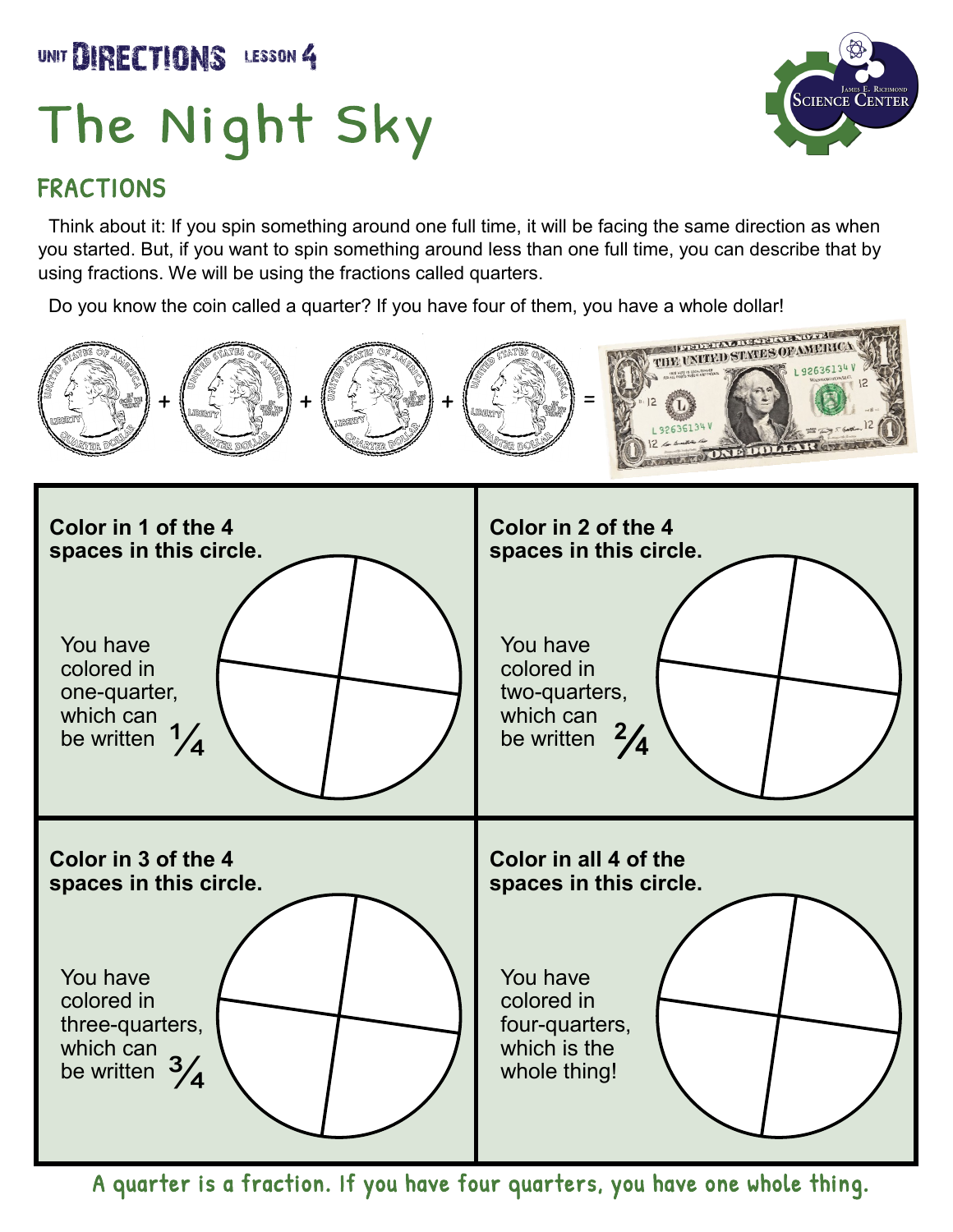### UNIT DIRECTIONS LESSON 4

# The Night Sky



#### REVIEW

 Let's start with a review. Do you remember the direction East? When you face the East, you are facing the direction where the Sun rises, or comes up, every morning. When you go outside to look at the night sky you will start by facing East (but the Sun won't be in the sky, will it?).

Color this picture of a sunrise.





 Now, let's think of an analog clock - the clock with the hands that point to the hour and minute.

 Do you remember the way the hands spin around and around? That's clockwise.

If you spin the opposite way, it's counter-clockwise.

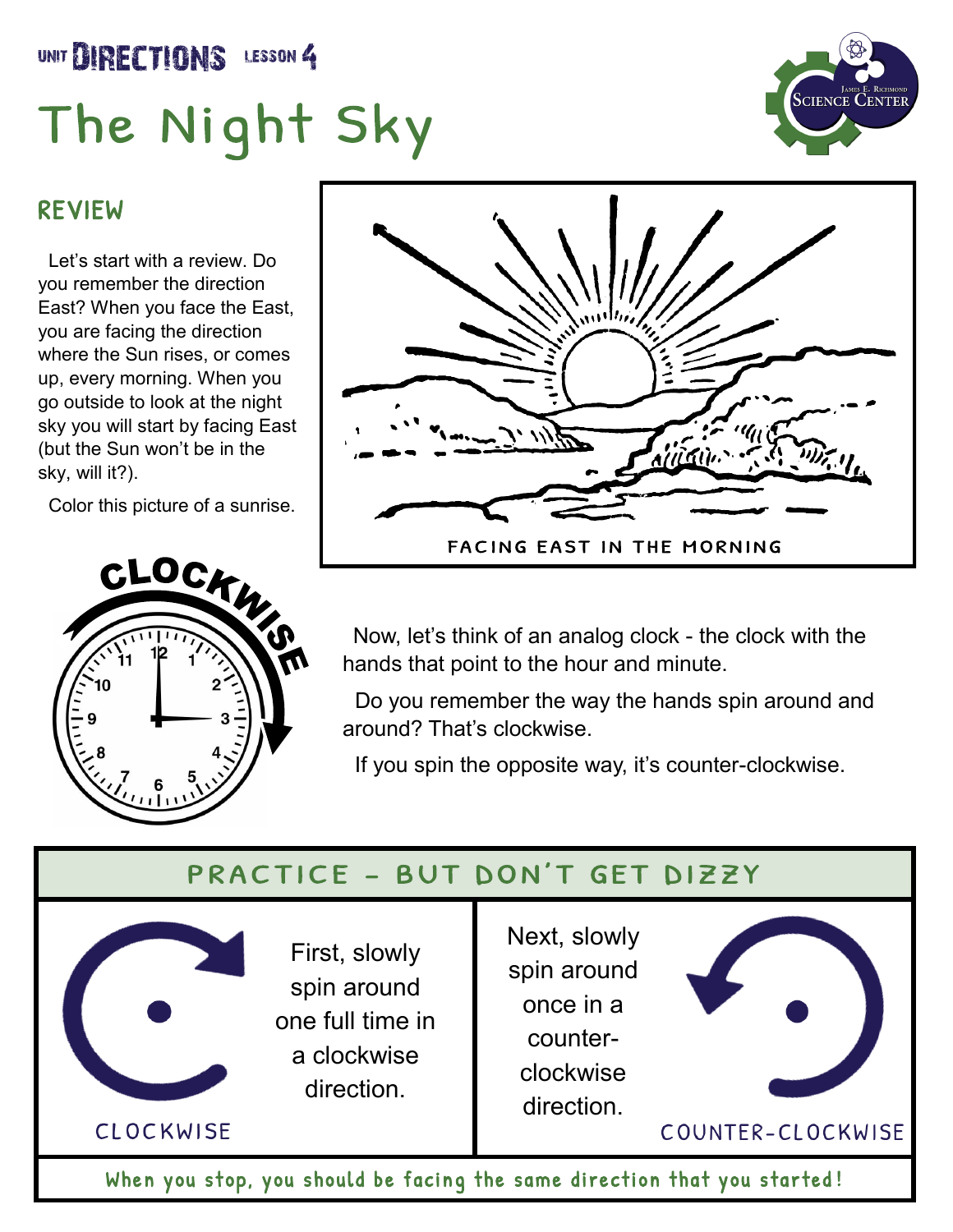## Big and Little Dippers



### CONNECT THE DOTS

- Draw a line from numbers **1** through **7** and then connect back to **4**. That is the **Big Dipper Asterism**. It is part of the **Ursa Major Constellation.**
- In alphabetical order, draw a line from letters **H** through **N**. Then connect **H** and **K**. That is the **Little Dipper Constellation**, which is also called **Ursa Minor**.
- Use a straight edge and draw an arrow from **6**, through **7**, then end by pointing at **N**. Your arrow is pointing at the star named **Polaris**, which is also called **The North Star.**